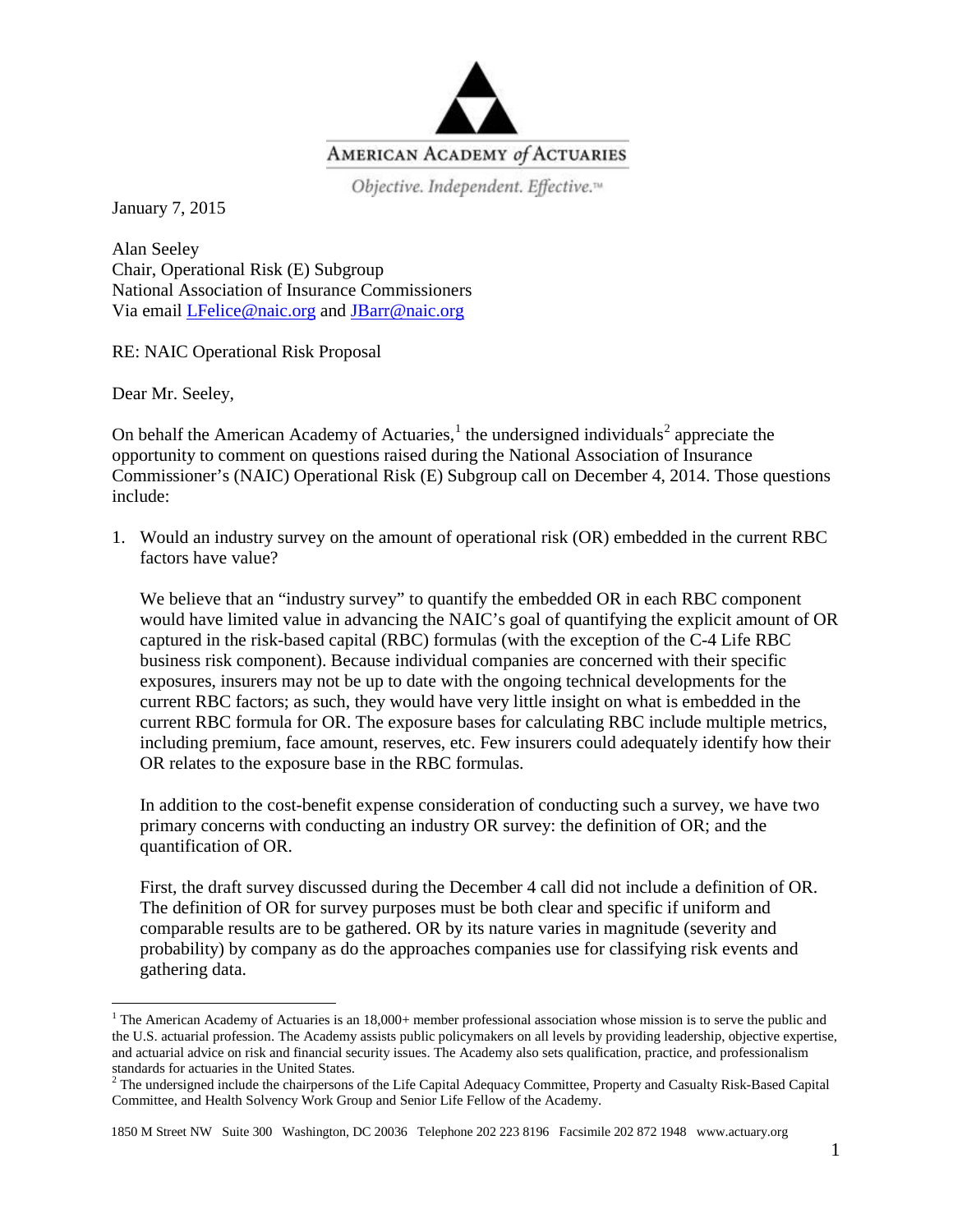Second, when considering the best way to develop OR charges for the NAIC's RBC formulas, it is critical for the regulators to remember that data on losses due to OR is virtually non-existent and, where available, significantly varies from one year to the next. In addition, we do not believe that many insurers would be able to quantify the amount of OR captured in their RBC calculation in aggregate or within each of the risk components. The factors of the regulatory RBC formula were developed from broad industry experience for the different risk categories.

The C-4 component in the Life RBC formula for general business risk is based on RBC factors applied to premium income, annuity considerations, and separate account liabilities. Due to the difficulty of quantifying the broad range of risks classified as general business risks, the Life RBC factors were not developed using a quantitative risk analysis with a targeted calibration level. Instead, the C-4 factors were developed using a rough estimate of a company's exposure to guaranty fund assessments without attempting to exactly mirror the assessment formulas.

ORs do not lend themselves to quantification in the same manner as financial and claim risks. Out of necessity, the development of risk factors for OR will involve judgment. Thus, we caution the NAIC to avoid an overly detailed analysis of OR that would lead to RBC charges based on a false sense of accuracy..

Some companies have developed an internal risk assessment that might include quantification of OR. In this regard, there could be some benefit in seeking input from companies on how they quantify OR for their own internal risk assessment purposes. If the Subgroup chooses to pursue this type of industry survey, we would be happy to assist the Subgroup in developing survey questions.

As an alternative to an industry survey, regulators could gain insights by reviewing results of other materials on OR. We suggest the NAIC review the following resources:

- Joshua Corrigan and Paola Luraschi, ["Operational risk modelling framework,](http://www.milliman.com/uploadedFiles/insight/life-published/operational-risk-modelling-framework.pdf)" Milliman, 2013.
- "Economic Capital Modeling in the Insurance Industry: A solid foundation for future [advantage?,](http://www.kpmg.com/CN/en/IssuesAndInsights/ArticlesPublications/Documents/economic-capital-modelling-O-201208.pdf)" Financial Services, KPMG, 2012.
- Neil Cantle, Dominic Clark, Jeremy Kent, and Henry Verheugen, "A brief overview of [current approaches to operational risk under Solvency II,](http://www.milliman.com/uploadedFiles/insight/life-published/pdfs/current-approaches-operational-risk.pdf)" Milliman White Paper, Milliman, 2012.
- ["Operational risk for insurers,](http://www.ey.com/Publication/vwLUAssets/Operations_risk_paper_Dec_2011/$FILE/Operations%20risk%20paper_Dec%202011.pdf)" Ernst & Young, 2011.
- ["Chapter 12 Operational Risk,](http://www.garp.org/media/673303/operational%20risk%20slides.pdf)" *Operational Risk Management*, Presentation, The GARP Risk Series, Global Association of Risk Professionals.
- OpRisk Advisory and Towers Perrin, "A New Approach for Managing Operational Risk: [Addressing the Issues Underlying](https://www.soa.org/Files/Research/Projects/research-new-approach.pdf) the 2008 Global Financial Crisis," Joint Risk Management Section (Canadian Institute of Actuaries, Casualty Actuarial Society, Society of Actuaries), 2009.
- ["Operational Risk Management \(ORM\) Survey of U.S. Insurers,](https://www.kpmg.com/BE/en/IssuesAndInsights/ArticlesPublications/Documents/ORM.pdf)" Insurance, KPMG, 2009.